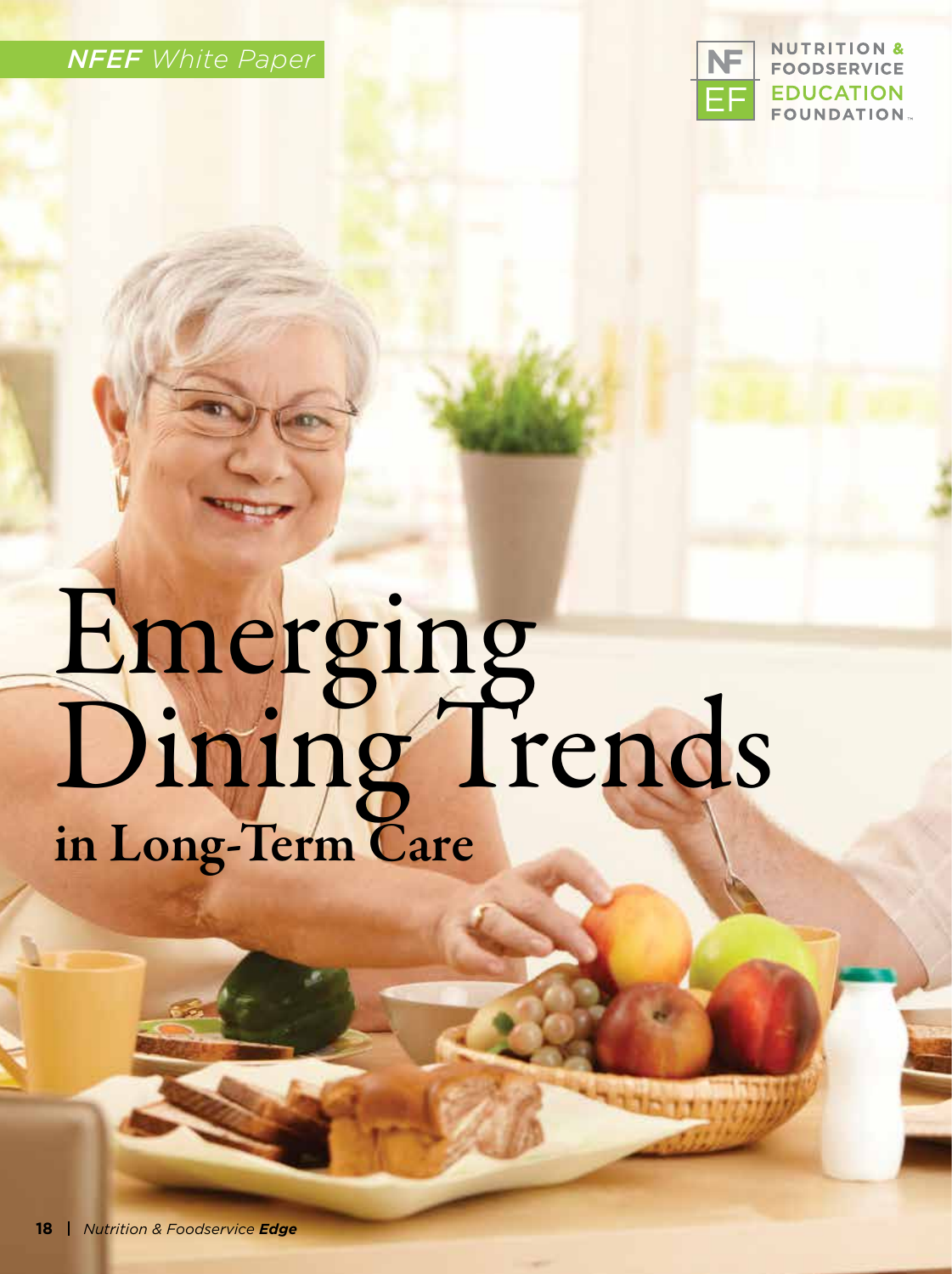On behalf of the Nutrition & Foodservice Education Foundation (NFEF), Technomic conducted an original research study assessing the current and future role of foodservice in longterm care facilities.



# **Webinar Offers Further Insights on Dining Trends in Long-Term Care**

On December 4, Bob Goldin of Technomic presented a webinar on behalf of the NFEF. The webinar drew over 1,000 registrants. During the program, he identified key findings on current and future resident satisfaction, needs and attitudes, as well as trends in foodservice in long-term care, along with an assessment of implications.

**To order the Emerging Dining Trends in Long-Term Care White Paper, visit the ANFP Marketplace at www.ANFPonline. org/market**

TECHNOMIC'S EXTENSIVE RESEARCH comprised of surveying 500 residents of long-term care facilities, including those in assisted living, continuous care retirement centers, nursing homes and senior living; 500 family member decision makers; 400 Association of Nutrition & Foodservice Professionals (ANFP) members; as well as qualitative interviews with ANFP and NFEF board members. Key findings that focus on current and future resident satisfaction, needs and attitudes, as well as trends in foodservice in long-term care facilities are summarized in this White Paper, along with an assessment of implications.

#### **KEY FINDINGS: CURRENT SITUATION**

#### Facility Characteristics

The majority of ANFP members surveyed (80 percent) are employed in nursing homes. A "typical" facility of ANFP members is part of a multi-unit operation, and participates in group purchasing organizations (GPOs). Half of respondents work in for-profit facilities (55 percent) with 10 or fewer full-time employees (50 percent). The majority of facilities operate with fewer than 100 beds.

## Resident Characteristics

Half of resident respondents (54 percent) reside in assisted living facilities. Because of the large assisted living sample, "typical" resident respondents of long-term care facilities are 65 years old or younger (65 percent), Caucasian (74 percent) and have resided in their facility for 1-3 years (49 percent). Nearly a third of resident respondents (30 percent) are 55 years old or younger, indicating that even those not of retirement age are moving into these facilities. The majority of residents were the primary decision maker when choosing the long-term care facility in which to reside.

## Foodservice Employment

Foodservice in long-term care facilities is primarily self-operated (88 percent) and certified dietary managers (CDMs) are the most prevalent foodservice credential, with 69 percent of ANFP members reporting this as their job title within their facility. While the majority of long-term care facilities do not currently have full-time dietitians or executive chefs, ANFP and NFEF board members mention that there is definite increasing interest in filling these types of positions, however it is not yet widespread in the industry.

*Continued on page 20*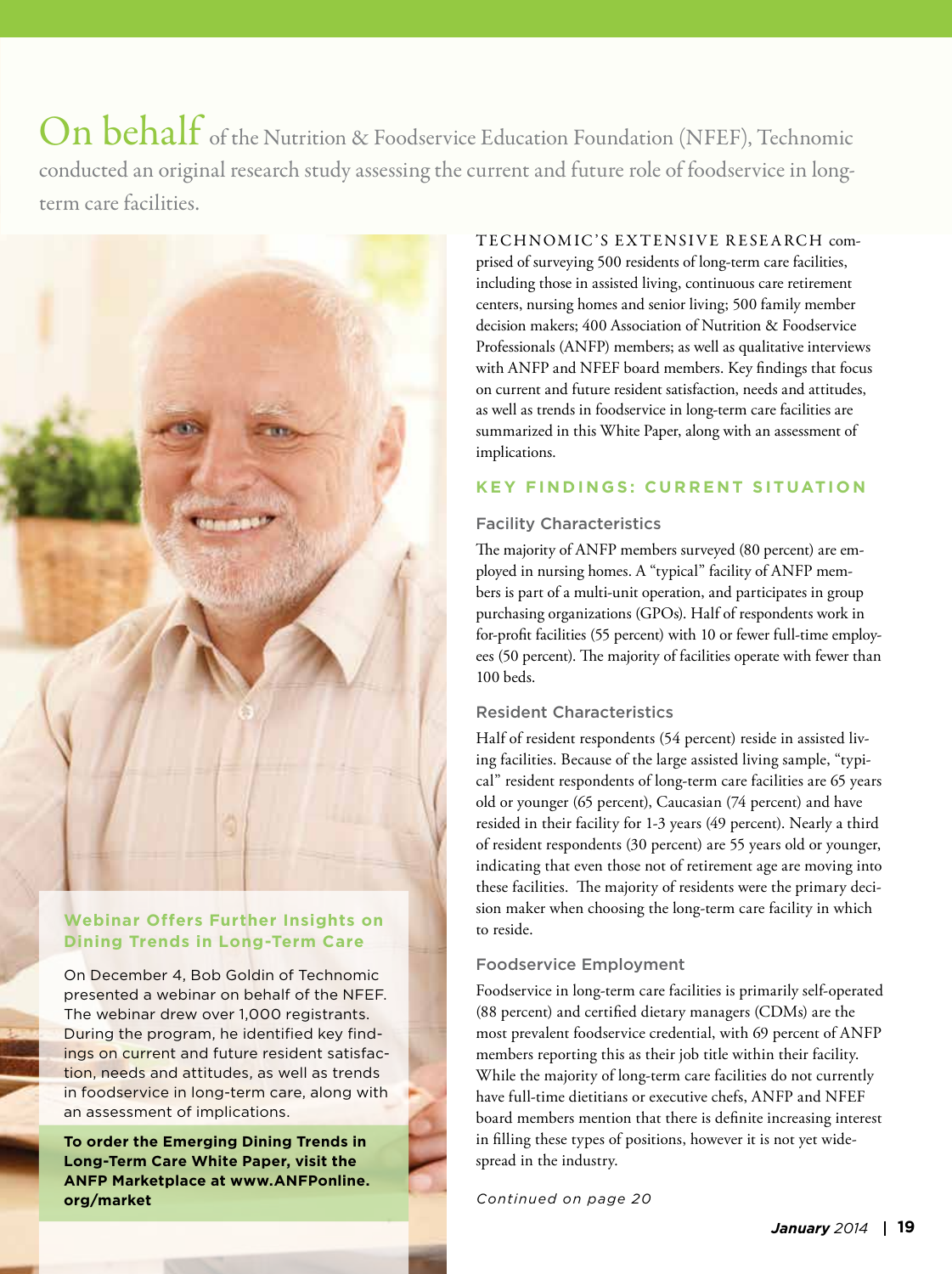#### Foodservice Areas and Programs

Tray service, room service, and dining rooms with waitstaff are the foodservice programs and service areas that are typically found in long-term care facilities. Residents are often offered at most two meal options from a three or five week rotating menu. Foodservice areas may differ by facility type, as residents' capabilities and needs differ. ANFP members and board members note that many assisted living facilities and retirement homes still have a cafeteria type set-up.

#### Medical Model

The foodservice programs in long-term care facilities generally follow the "medical model," which provides limited menu options during scheduled mealtimes. Meals are typically served to a resident's room if they're immobile, or in a dining room with waitstaff. Some facilities still have a cafeteria type set-up, with residents choosing from limited options on a hot table or a cart moving throughout the dining room.

#### Medical Model

Centralized kitchen Common dining area Limited offerings Set mealtimes Foodservice staff

#### Foodservice Trends

ANFP members and board members generally agree that the foodservice trends surrounding health (e.g., freshness, low sodium, low sugar or sugar-free, "better for you," etc.) are most important to facilities; however other food trends, such as authentic ethnic foods, are gaining awareness or becoming more important. Foodservice programs are seeking products that meet these trends while maintaining or lowering food costs.

#### Decision-Making Factors

For residents and family members, foodservice is one of the most important decision-making factors when choosing a longterm care facility. As shown in the graph provided, 90 percent of respondents say foodservice is very or somewhat important in their decision-making process. Their impression of caregivers, executives and administrative staff are also highly important, and the majority notes the reputation of the facility is important in their decision-making process.

Although not shown in the graph, residents place more importance on cost than family members do, likely because more of these residents report paying for the majority of their residency through Medicare/Medicaid. Brand name of the facility is the least important decision-making factor for residents and family members.

#### *Importance of Factors During Decision-Making Process (Top 2 Box)*



#### Foodservice Satisfaction

More than half of residents (52 percent) indicate that there are currently enough "better for you" foods and those with nutritional supplements, indicating that these areas should no longer be a focus for long-term care facility operators. Residents are generally satisfied with their facility's foodservice, but want more snacking options (40 percent), dining hours available all day (39 percent), fresh (39 percent), and grab & go options (38 percent).

## **KEY FINDINGS: FUTURE OUTLOOK**

#### Changing Needs

ANFP members realize resident demographics and food preferences are changing significantly. A younger population is moving in and staying in long-term care facilities for longer; and these residents are more "food-centric," while being more vocal about food preferences and satisfaction. ANFP members anticipate several changes in the next five years, including changing menu offerings (86 percent) based on 86 percent expecting residents' food preferences to change. A majority of members also anticipate more flexibility around timing of meals (71 percent), and think changes will occur with dining options in